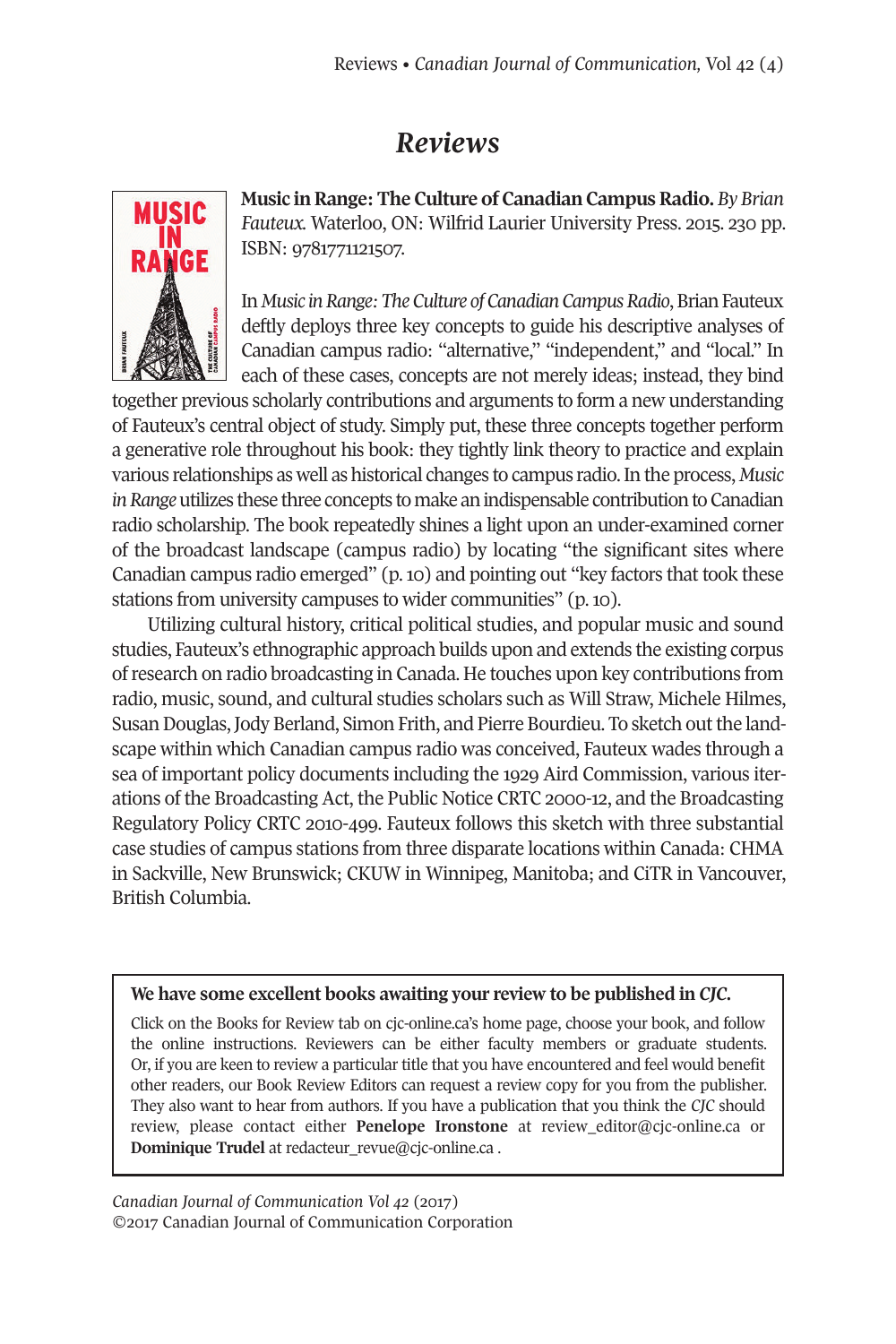In the context of Canadian campus radio, Fauteux rightly identifies alternative, independent, and local as concepts that imbricate each aspect of his study: broadcasting, media, culture, programming, music scenes, publications, record stores, record labels, and venues can simultaneously be described as alternative, independent, and local. *Music in Range* begins by articulating the ways in which campus radio is predominately framed as alternative: it is a medium that both practically and conceptually "responds to the structural effects of the contemporary political and economic influences on Canadian broadcasting" (p. 17). For Fauteux, the concept of alternativeness is malleable and he deploys it in a discursive examination of campus radio's assorted uses; he locates it in policy documents, committee reports, station mandates, newspaper coverage, and interviews with key players in the field, such as station managers, programmers, and volunteers. As a concept, he argues, alternative must "account for why, when, and how certain broadcasting practices and station-listener relationships are decidedly distinct within Canada's single broadcasting system" (p. 18).

In addition to being discursively represented as alternative, campus radio is also conceptually linked to notions of independence throughout *Music in Range*. Free to circulate music and ideas that are not present in commercial media, campus radio, in Fauteux's account, exists outside of the proverbial mainstream; campus radio stations express their autonomy through the crafting of internal policies, station mandates, and philosophies. Moreover, campus stations strive not only to assert independence from the commercial broadcasting sector, they also serve the voices and needs of independent musicians, producers, and retailers. It is in this sense that Fauteux sees "the local" as a necessary starting point for an exploration into campus stations. Combining independence and alternativeness, campus radio functions as an auxiliary cultural network that is "attuned to the particularities of the localities it serves" (p. 120). The role of campus radio in local communities is more complex than simply acting as a promoter for local music. Rather, "stations are active institutions that help foster a sense of community between cultural producers, musicians,radio hosts, and listeners"  $(p.157)$ ; they are a rallying point for "asserting alternativeness"  $(p.180)$ . By strategically deploying these concepts, Fauteux usefully expands the reader's understanding of campus radio, drawing attention to its significant capacity to act as a cultural hub and its historic role as a tastemaker in numerous towns and cities across Canada.

Following Michele Hilmes' (1997) logic, *Music in Range* urges readers to see the medium not simply as a collection of wires but as a community, a culture, and a social practice rooted in everyday life. Motivated by a desire to decelerate digital utopians' celebration of the possibilities of web-based radio, Fauteux asserts that campus radio is a necessary institution whose primary objective is to stimulate and perpetuate local culture, an act that is especially pertinent in a country as geographically vast and culturally diverse as Canada. He posits that to move campus radio online would be to lose the very essence of the alternative space it provides. "Through their music-based programming, their operational practices, and the culture under which these structures and processes operate", (p. 15–16), he writes, campus radio produces "alternative methods and values for circulating local and independent Canadian artists at a time when more ubiquitous media outlets and broadcast forms do exactly the opposite" (p. 16).